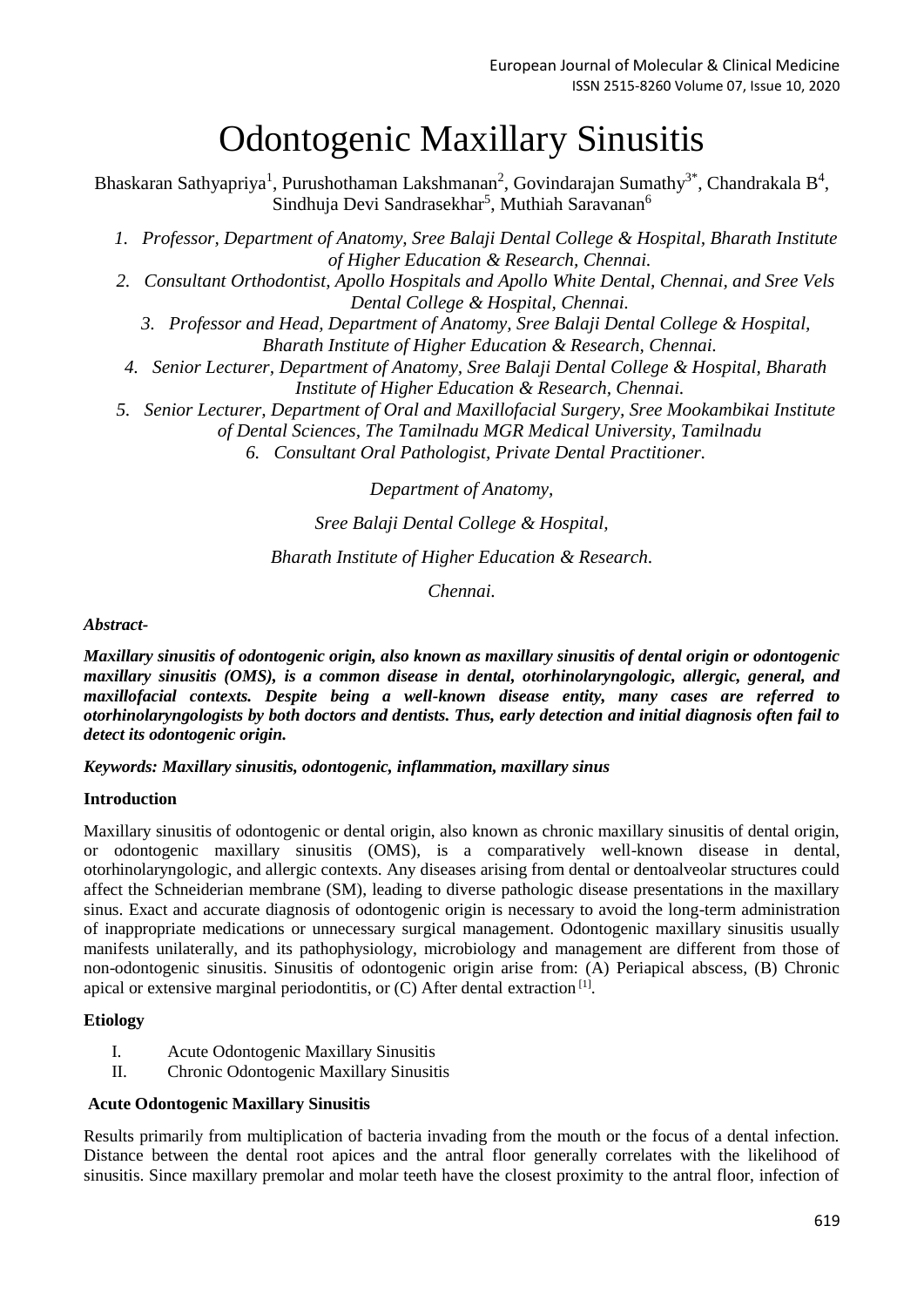these teeth is the most common cause of the disease. Multiplication of bacteria invading from the focus of a dental infection results in odontogenic maxillary sinusitis.(Figure 1)



**Figure 1: Multiplication of bacteria invading from the focus of a dental infection results in odontogenic maxillary sinusitis.**

Additional etiology includes: 1. Dental or Alveolar Trauma 2. Odontogenic Cysts 3. Maxillary Osteomyelitis 4. Iatrogenic or accidental displacement of foreign bodies (e.g. fragments of broken instruments) during routine dental treatment or dentoalveolar surgical procedures (e.g. dental extraction) 5. And other surgical complications that result in sinus exposure.

## **Chronic Odontogenic Maxillary Sinusitis**

Results from prolonged low-grade inflammation in antral mucosa following acute phase or recurrence of acute sinusitis. The antral mucosa is thickened with edema, infiltration of leukocytes and fibers, sometimes accompanied by  $\text{polyps}^{[2,3]}.$ 

## **Pathogenesis**

Excluding close anatomical relationships, which can be thought of as facilitating inflammatory spread from the maxillary molars and premolars to the inferior maxillary sinus wall, many other conditions can contribute to the pathogenesis of OMS. Endo-antral syndrome was presented as a spreading pulpal disease by Selden, characterized by pulpal disease, periapical radiolucency or lamina dura loss on radiographs, faintly radiopaque mass bulging into the sinus wall, and variable radiopacities on the inferior sinus wall. Rapid spreading of dental infections may also lead to infraorbital cellulitis, transient blindness, and even life-threatening cavernous sinus thrombosis $^{[2,4]}$ .

## **Clinical Features**

The most frequent clinical features of OMS can be divided into dental and sinonasal symptoms. Dental symptoms including involved tooth pain and hypersensitivity are not easily identified as odontogenic causes, but infrequent dental discomfort may occur after OMU patency preservation with continuous progression of maxillary sinus symptoms . Representative sinonasal symptoms are unilateral cheek pain with nasal obstruction, purulent rhinorrhea, foul odor, foul taste, headaches, anterior maxillary tenderness, and postnasal drip. These symptoms cannot be distinguished from other causes of rhinitis, nor can any typical symptom be considered predominant in OMS<sup>[4]</sup>. Unilateral nasal obstruction with facial pain and pressure is also a common symptom in OMS, and foul odour with rotten taste combined with tooth pain appears to clinically differentiate CMS and OMS. The most common dental causes are periapical abscess, periodontal disease, post dental extraction, OAF, and undetected foreign bodies in the sinus. OMS can also develop due to maxillary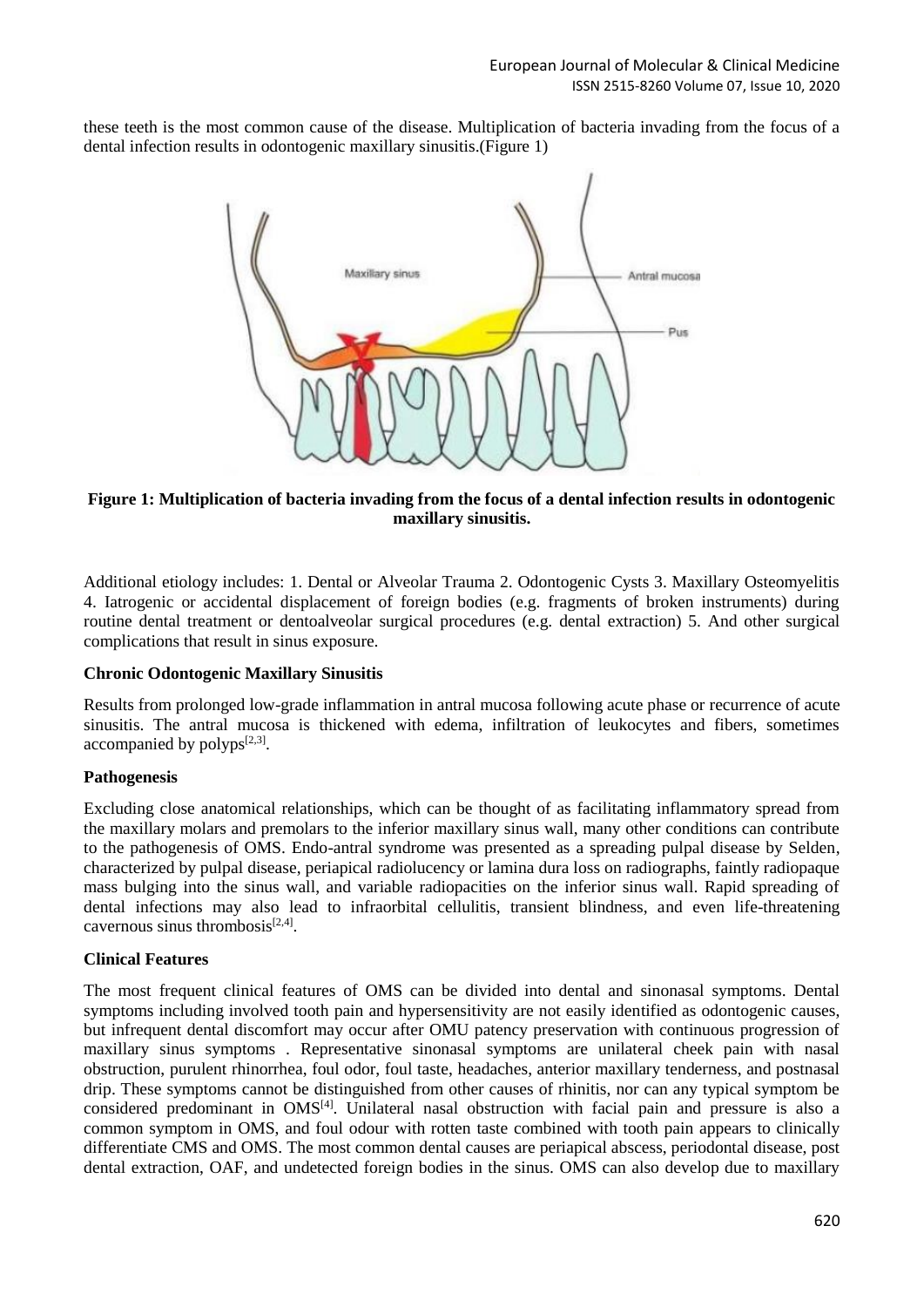osteomyelitis, radicular cysts, mechanical injury of the sinus mucosa during root canal treatment, overfilling of root canals with endodontic material, incorrectly positioned dental implants, and improperly performed sinus augmentation<sup>[5]</sup>.

#### **Signs and Symptoms of Acute Odontogenic Maxillary Sinusitis**

•Dull or intense pressure-like pain

- Erythema
- Swelling of the cheek and anterior maxilla
- Pressure or fullness in the vicinity of the

maxillary sinus

- Headache
- Malaise
- Fever
- Oral malodour
- Mucopurulent rhinorrhea
- Nasal Congestion or Obstruction
- Drainage of foul-smelling mucopurulent materials into the nasal cavity and nasopharynx (postnatal drip).

#### **Signs and Symptoms of Chronic Odontogenic Maxillary Sinusitis**

- Persistent pus discharge, with or without postnatal drip
- Toothache during chewing
- •Increased tooth mobility
- Migraine
- Dull headache

#### **Diagnosis of OMS**

Radiographic imaging is an essential diagnostic tool in the diagnosis and management of odontogenic sinusitis. Standard dental radiographs include periapical radiography and panoramic radiography. Periapical radiography is rendered in two dimensions with high resolution allowing for the detection of dental caries and periapical radiolucency. Panoramic radiography produces a two‐dimensional representation of the curved surfaces of the maxilla. This imaging modality allows for determination of the size of periapical lesions, visualization of cystic lesions of the maxilla, as well as mucosal thickening along the floor of the maxillary sinus (Fig. (Fig.2).2). However, the sensitivity of panoramic radiography in detecting periapical pathology is lower than periapical radiography due to the two-dimensional nature and resultant anatomic superimposition.19 High rates of false negatives have been reported with both modalities with one study demonstrating that periapical radiography missed more than 60% of periodontal pathology when compared to cone beam computerized tomography (CT) imaging<sup>[6]</sup>. CT scans produce a three-dimensional rendering of pertinent anatomical structures in axial, sagittal and coronal planes. Maxillofacial CT scans allow for a detailed examination of the patient's paranasal sinus anatomy and detection of sinonasal inflammation and offers high resolution images in multiple planes. As a result, this imaging modality is the gold standard for radiographic evaluation of the paranasal sinuses in patients with chronic and recurrent acute sinonasal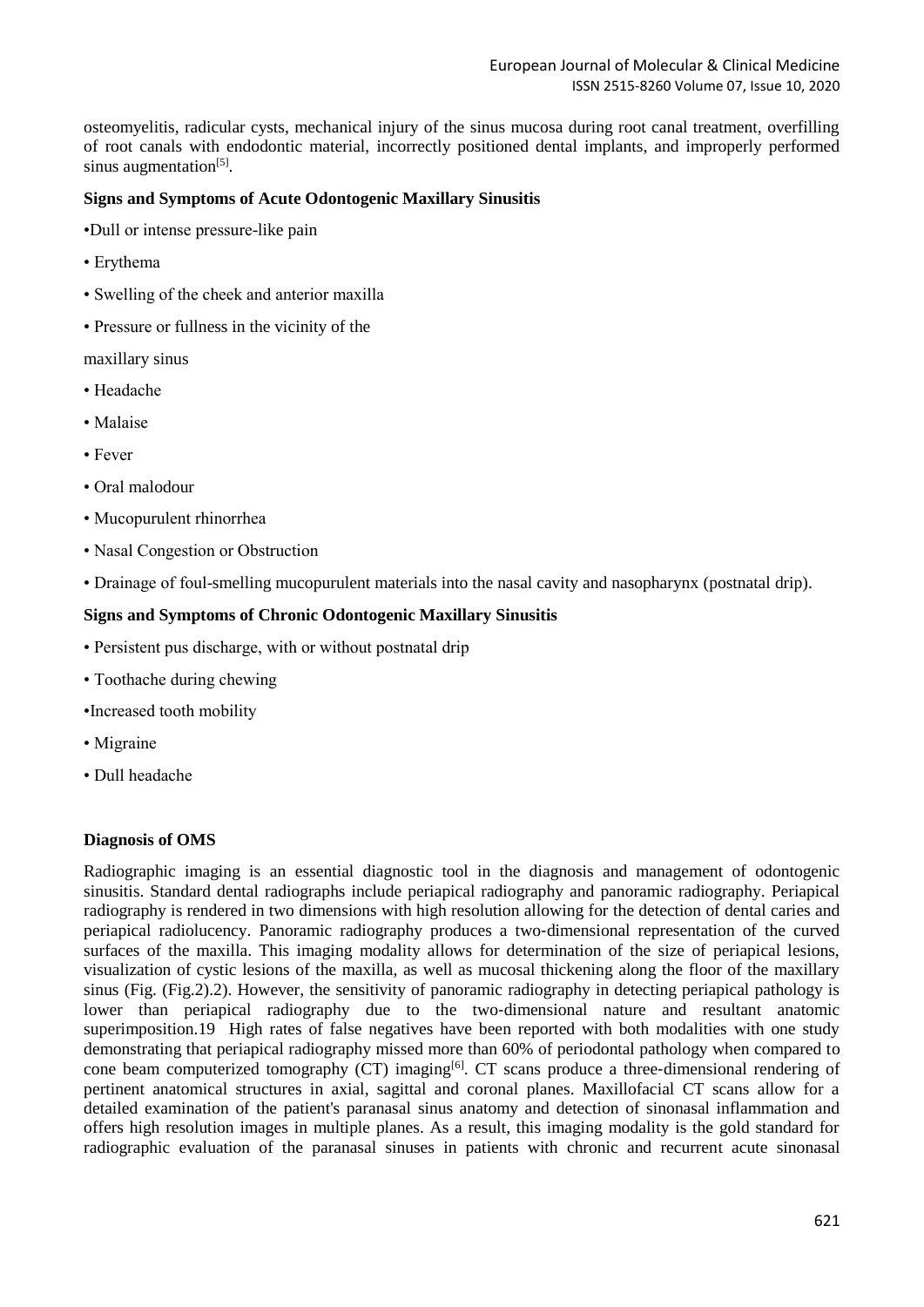disease.22 Major disadvantages of this modality include radiation exposure, limited detection of dental pathology and susceptibility to metal artifacts from prior dental restorations and craniofacial hardware. [7-9]

#### **Treatment for Acute Odontogenic Maxillary Sinusitis**

Initial Treatment: Antibiotic therapy (Penicillin, clindamycin, and metronidazole are adequate drugs of initial choice), For moderate to severe cases, an increase drug dose and intravenous administration of antibiotics are especially recommended. Drainage to reduce pain intensity, prevents disease progression, and encourages resolution.

#### **Treatment for Chronic Odontogenic Maxillary Sinusitis**

Initial Treatment – Antibiotic therapy (Penicillin, clindamycin, and metronidazole are adequate drugs of initial choice) and surgery. Elimination of Dental Source by tooth extraction, apicoectomy, endodontic therapy, removal of any involved foreign body, might lead to full recovery. If an oroantral fistula is present, frequent irrigation of sinus cavity via fistula can prove effective, although surgical closure of the fistula is required after sinusitis is cured. However, if complete resolution is not achieved by these treatments, then surgerywill be required $[10, 11 - 13]$ .

#### **General management of odontogenic maxillary sinusitis**

I. 8 Steps II. By Surgical Means

8 Steps in Managing odontogenic infections

1. Determine the severity of infection. 2. Evaluate host defenses. 3. Decide on the setting of care. 4. Treat surgically. 5. Support medically. 6. Choose and prescribe antibiotic therapy. 7. Administer the antibiotic properly. 8. Evaluate the patient frequently.

By Surgical Means

Caldwell-Luc Procedure - Involves complete removal of the antral lining and creating of a new opening for more dependent drainage into the nose by transoral approach. A foreign body displaced into the antral cavity can be retrieved with small forceps and with the use of suction through the expanded extraction socket or a bone opening in the canine  $f$ ossa<sup>[14]</sup>. (Figure 1)

A: If the dental root or foreign body is displaced from extraction socket, the socket may be enlarged buccally after elevation of mucoperiosteal flap to expose the maxilla above the socket.

B: After the flap is reflected, a new small oroantral opening is created in the bone, 1cm above the root apices of the first premolar

C: Saline solution is injected into the antral cavity to flood sinus through the expanded socket or the opening and then a suction tube is inserted.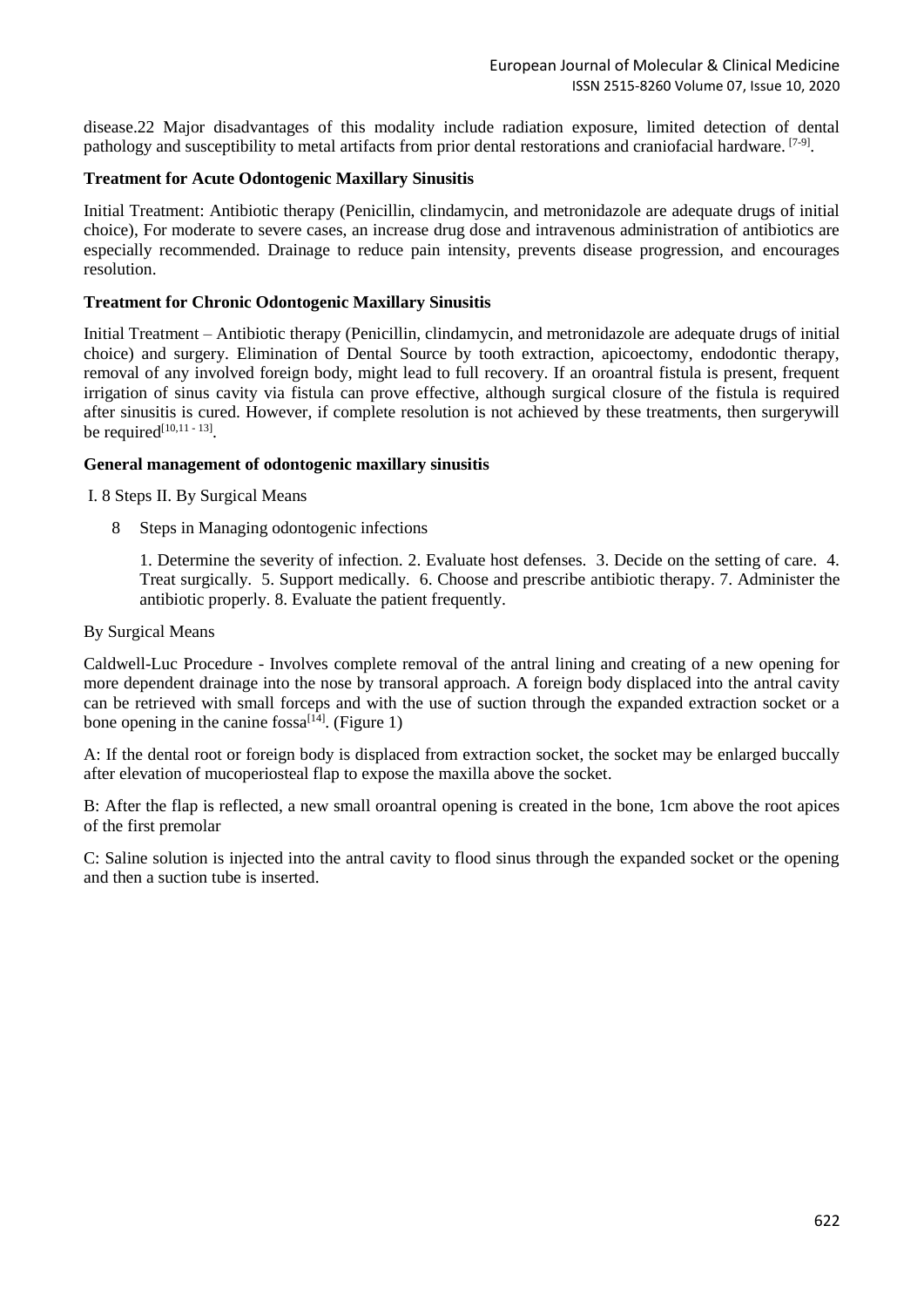

**Figure 1 : Caldwell - Luc - Procedure - A, B & C**

The foreign body is likely to be sucked out together with saline solution or moved close to the opening for easy retrieval. After removal of foreign body and irrigation of sinus using saline, the wound is primarily closed. Use of short-term prophylactic antibiotic is recommended.

The inflamed sinus mucosa can be removed using Endoscopic sinus surgery (ESS). This procedure is performed under general anesthesia for treatment of chronic, acute, fungal, bacterial sinusitis as well for others various sinus pathologies. An endoscope is passed through the nose and provides the view of the infected sinus mucosa, osteomeatal complex condition, polyps and etc. The natural ostium is widened surgically, and only infected sinus mucosa is removed, leaving the basement membrane intact. Thus, natural sinus mucosa is preserved and mucocilliary clearance is not disturbed. Due to the proximal contact to anatomical structure such anorbital nerve, internal carotid and eyes, this procedure requires high experience and precision [15,16].

## **Conclusion**

Odontogenic sinusitis is an inflammatory condition of the paranasal sinuses that is the result of dental pathology, most often resulting from prior dentoalveolar procedures, infections of maxillary dentition, or maxillary dental trauma. Infections are often polymicrobial with an anaerobe‐predominant microbiome requiring special considerations for antimicrobial therapy. Medical management and treatment of the underlying dental pathology remains a critical initial step in the treatment of odontogenic sinusitis, however recent literature suggests that a significant portion of patients may require endoscopic sinus surgery for successful disease resolution.